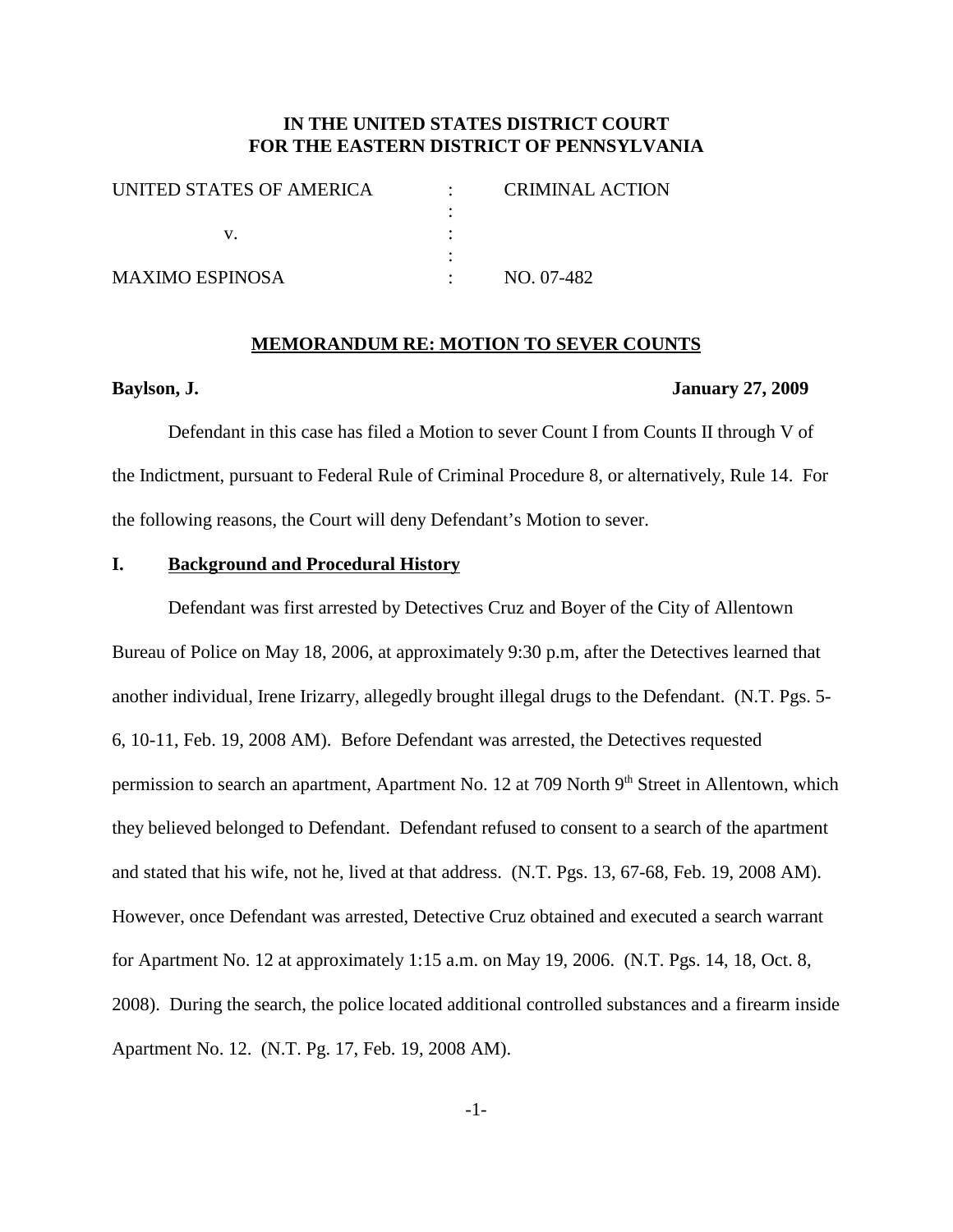After examining the evidence obtained during the search of Apartment No. 12, Detective Cruz brought Defendant from the Lehigh County Prison, where he was being held on the conspiracy charge, to the Allentown Police Department, at approximately 9:30 p.m. on May 19, 2006. At that time, Defendant gave both a verbal and written consent to an interview by Detective Cruz, in which Defendant admitted that Apartment No. 12 did belong to him and explained that he did not consent to the search because he knew that heroin was in plain view on the table. (N.T. Pgs. 30-31, 33-34, Oct. 8, 2008). Detective Cruz then filed a second criminal complaint, separate from the original complaint containing the charge for criminal conspiracy to deliver heroin, alleging various possession charges based on the evidence found at the Apartment. Defendant was arraigned on those additional charges at approximately 12:30 a.m. on May 20, 2006. (N.T. Pgs. 25-27, Oct. 8 2008).<sup>1</sup>

Defendant was charged in a five-count federal indictment for offenses arising from the initial arrest for conspiracy with Ms. Irizarry and from the evidence obtained in the search of the apartment. (Doc. 1). Specifically, the Indictment charged Defendant with the following offenses:

| Count 1 | Possession with intent to distribute a detectable amount of heroin<br>and aiding and abetting, in violation of 21 U.S.C. $\S$ 841(a)(1) and<br>18 U.S.C. § 2 |
|---------|--------------------------------------------------------------------------------------------------------------------------------------------------------------|
| Count 2 | Possession with intent to distribute heroin, in violation of 21 U.S.C.<br>\$841(a)(1)                                                                        |
| Count 3 | Possession of a firearm in furtherance of a drug trafficking crime, in<br>violation of 18 U.S.C. $\S$ 924(c)                                                 |
| Count 4 | Simple possession of cocaine, in violation of 18 U.S.C. § 844                                                                                                |
| Count 5 | Possession of a firearm by a convicted felon, in violation of 18<br>U.S.C. $\S$ 922(g)(1)                                                                    |

<sup>&</sup>lt;sup>1</sup>For a more detailed recitation of the facts, see this Court's Memorandum and Order on Defendant's Motions to Suppress, dated Dec. 29, 2008. (Doc. 100).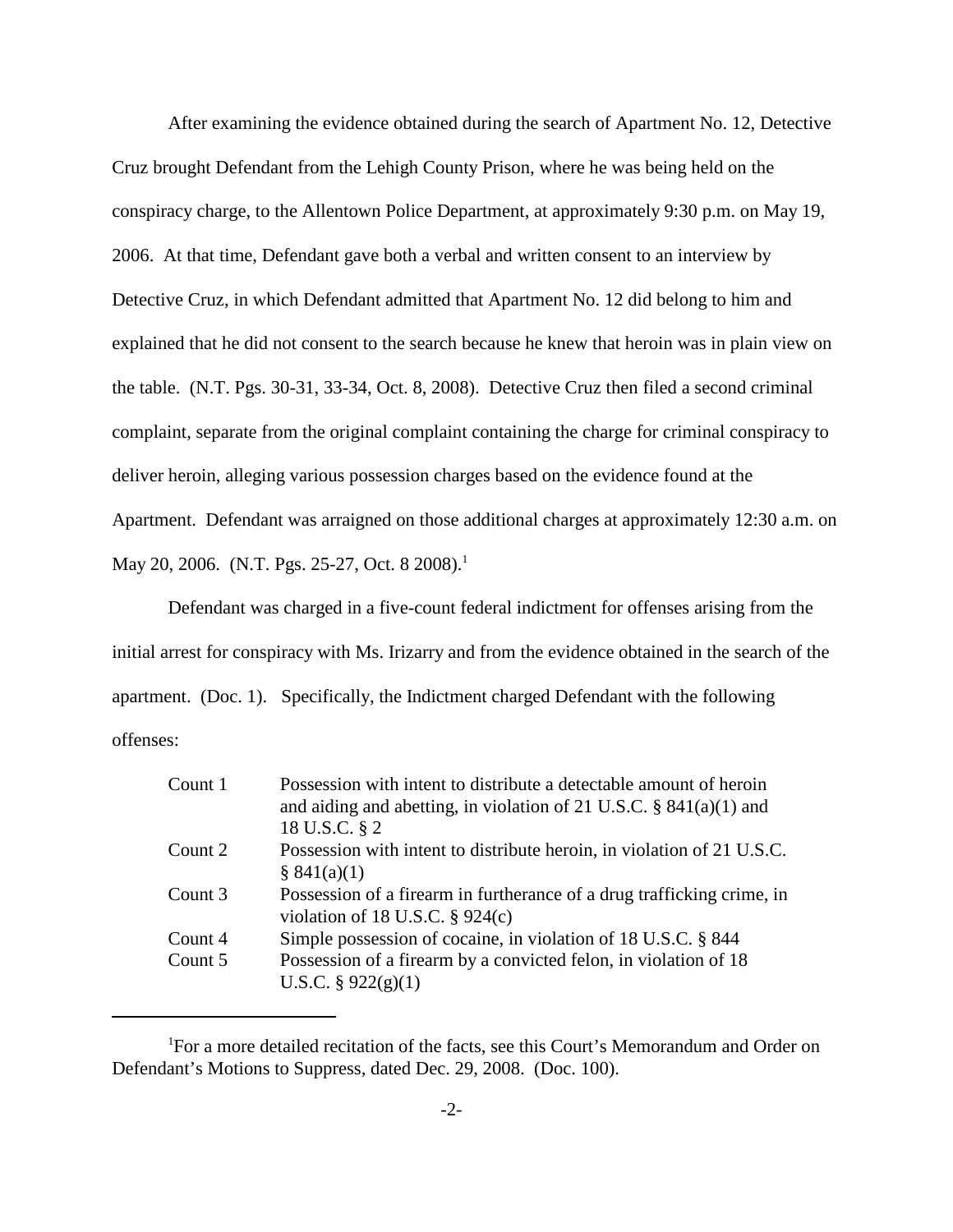Defendant has previously filed several motions to suppress evidence obtained by the Detectives, (Docs. 24, 25, 64, 88), all of which have been denied, (Docs. 79, 100). Defendant now seeks to have the charge relating to his alleged relationship with Ms. Irizzary (Count I) severed from the remaining charges relating to the evidence obtained from Apartment No. 12 (Counts II-V). Defendant suggests that this Court's prior holding that the offense charged in Count I is not the same as the offenses charged in Counts II-V for Sixth Amendment right to counsel purposes necessarily indicates that the offenses are not sufficiently similar to be joined under Federal Rule of Criminal Procedure 8. Defendant further argues that even if the prior ruling on the Sixth Amendment issue is not dispositive, the joinder of the offenses was improper under Rule 8. In the alternative, Defendant argues that the Court should use its discretion to sever the offenses pursuant to Federal Rule of Criminal Procedure 14.

#### **II. Legal Standards**

### **A. Federal Rule of Criminal Procedure 8**

Rule 8 provides:

(a) Joinder of offenses. Two or more offenses may be charged in the same indictment or information in a separate count for each offense if the offenses charged, whether felonies or misdemeanors or both, are of the same or similar character or are based on the same act or transaction or on two or more acts or transactions connected together or constituting parts of a common scheme or plan.

(b) Joinder of Defendants. Two or more defendants may be charged in the same indictment or information if they are alleged to have participated in the same act or transaction or in the same series of acts or transactions constituting an offense or offenses. Such defendants may be charged in one or more counts together or separately and all of the defendants need not be charged in each count.

"Joinder of offenses and defendants promotes economy of judicial and prosecutorial resources, as

well as the public interest in avoiding expensive and duplicative trials." United States v.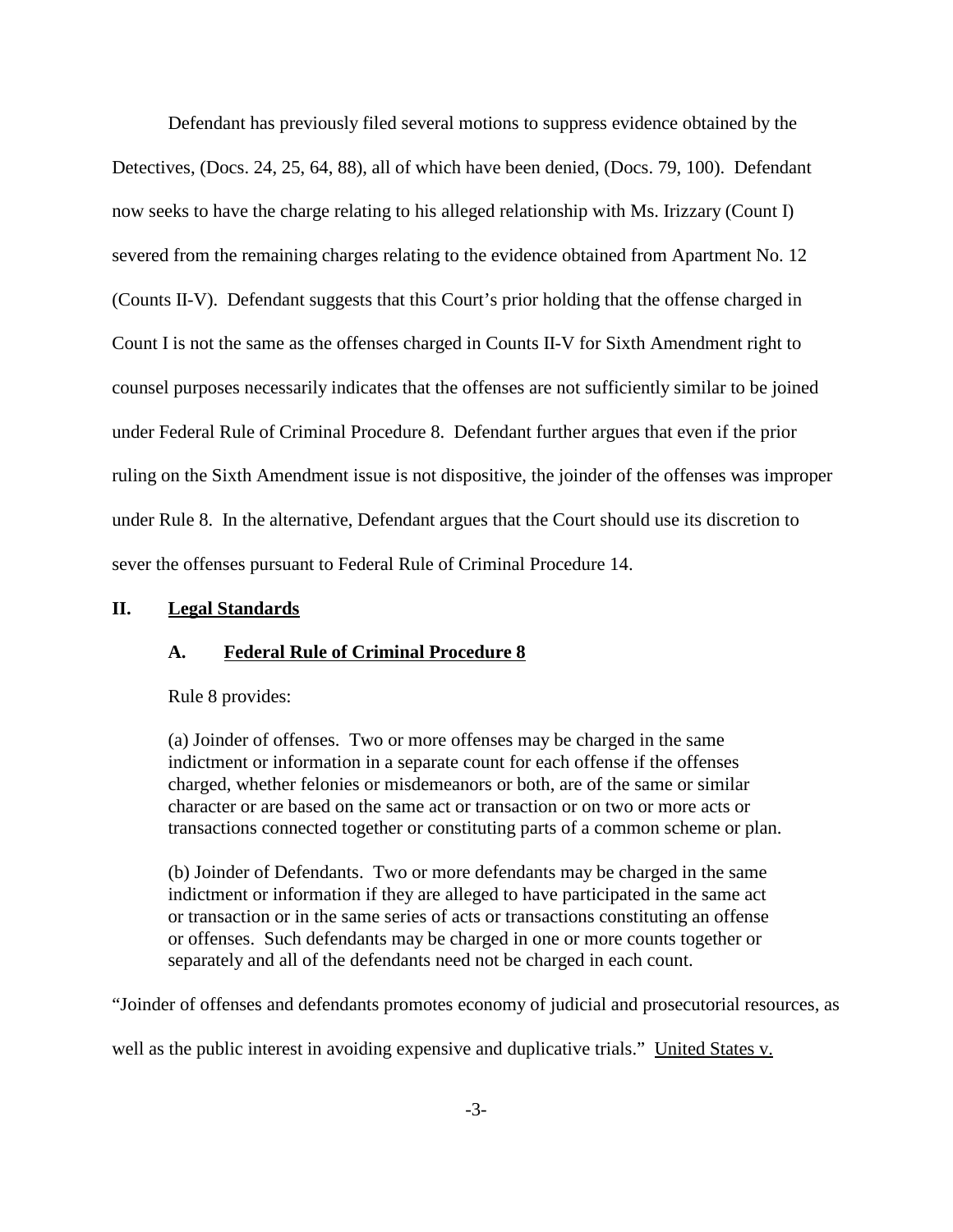Giampa, 904 F. Supp. 235, 263 (D.N.J. 1995) (citing United States v. Lane, 474 U.S. 438, 449 (1986)). When considering if joinder of offenses is proper, courts focus on whether the offenses "arise out of a common series of acts or transactions." United States v. Brown, 2008 WL 161146, at \*4 (E.D. Pa. Jan. 16, 2008) (citing United States v. Eufrasio, 935 F.2d 553, 570 (3d Cir. 1991)).

The Third Circuit has held that when dealing with joinder of offenses and defendants, the Rule 8(a) standard applies only to joinder of offenses in prosecutions involving a single defendant while the Rule 8(b) standard applies to joinder of both offenses and defendants in prosecutions involving multiple defendants. United States v. Irizarry, 341 F.3d 273, 287 (3d Cir. 2003). Notably, although both parts of Rule 8 require a "transactional nexus," the standard under Rule 8(a) is more "permissive" than that under Rule 8(b) because Rule 8(a) allows for an additional ground for joinder, i.e., "when the offenses are of the same or similar character." Id. at 287 n.4 (further noting that "the difference between the standards is significant"); see also United States v. McGill, 964 F.2d 222, 243 (3d Cir. 1992) (referring to the "stricter" standard under Rule 8(b)); Giampa, 904 F. Supp. at 263 ("Unlike the requirement of Rule 8(a), the requirements of Rule 8(b) are not met by a mere similarity of offenses.").

In Eufrasio, the Third Circuit explained that a court generally looks to the indictment to determine whether joinder is appropriate. 935 F.2d at 567. However, a court "may look beyond the face of the indictment . . . in limited circumstances. Where representations made in pretrial documents other than the indictment clarify factual connections between counts, reference to those documents is permitted." McGill, 964 F.2d at 242.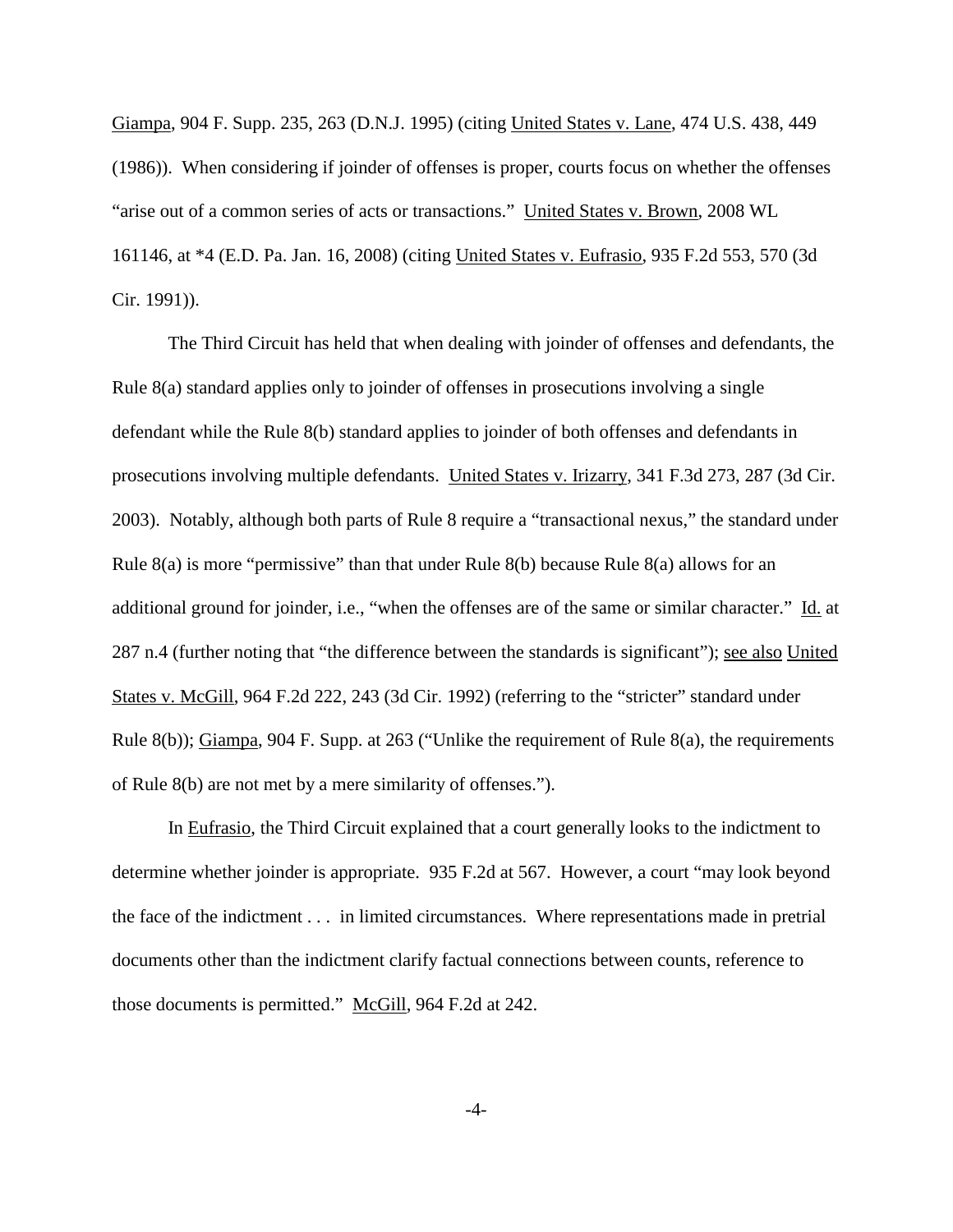#### **B. Federal Rule of Criminal Procedure 14**

Assuming joinder is proper under Rule 8, a trial court may, in its discretion, sever joined offenses or defendants under Federal Rule of Criminal Procedure 14. United States v. McGlory, 968 F.2d 309, 340 (3d Cir.), cert. denied, 494 U.S. 1089 (1990)). That Rule states:

If it appears that a defendant or the government is prejudiced by a joinder of offenses or of defendants in an indictment or information or by such joinder for trial together, the court may order an election or separate trials of counts, grant a severance of defendants, or provide whatever other relief justice requires.

The Supreme Court has explained that when defendants have been properly joinder under Rule 8, "a district court should grant a severance under Rule 14 only if there is a serious risk that a joint trial would compromise a specific trial right of one of the defendants, or prevent the jury from making a reliable judgment about guilt or innocence." United States v. Zafiro, 506 U.S. 534, 539 (1993). According to the Third Circuit, for a defendant to be granted severance under Rule 14, the defendant must point to "clear and substantial prejudice" that results in a manifestly unfair trial. Eufrasio, 935 F.2d at 568. Defendants therefore possess a heavy burden, and "mere allegations of prejudice are insufficient to meet this burden." Giampa, 904 F. Supp. at 265. The "defendant must show more than the fact that a separate trial might offer him or her a better chance of acquittal." United States v. Merlino, 2000 WL 288122, at \*5 (E.D. Pa. Mar. 16, 2000).

Furthermore, the Third Circuit has noted that "a primary concern in considering a motion for severance is 'whether the jury can reasonably be expected to compartmentalize the evidence,' as it relates to each count by following the instructions of the trial court." United States v. Reicherter, 647 F.2d 397, 400 (3d Cir. 1981) (quoting United States v. DeLarosa, 450 F.2d 1057, 1065 (3d Cir. 1971)). The Supreme Court has noted that proper jury instructions may cure any

-5-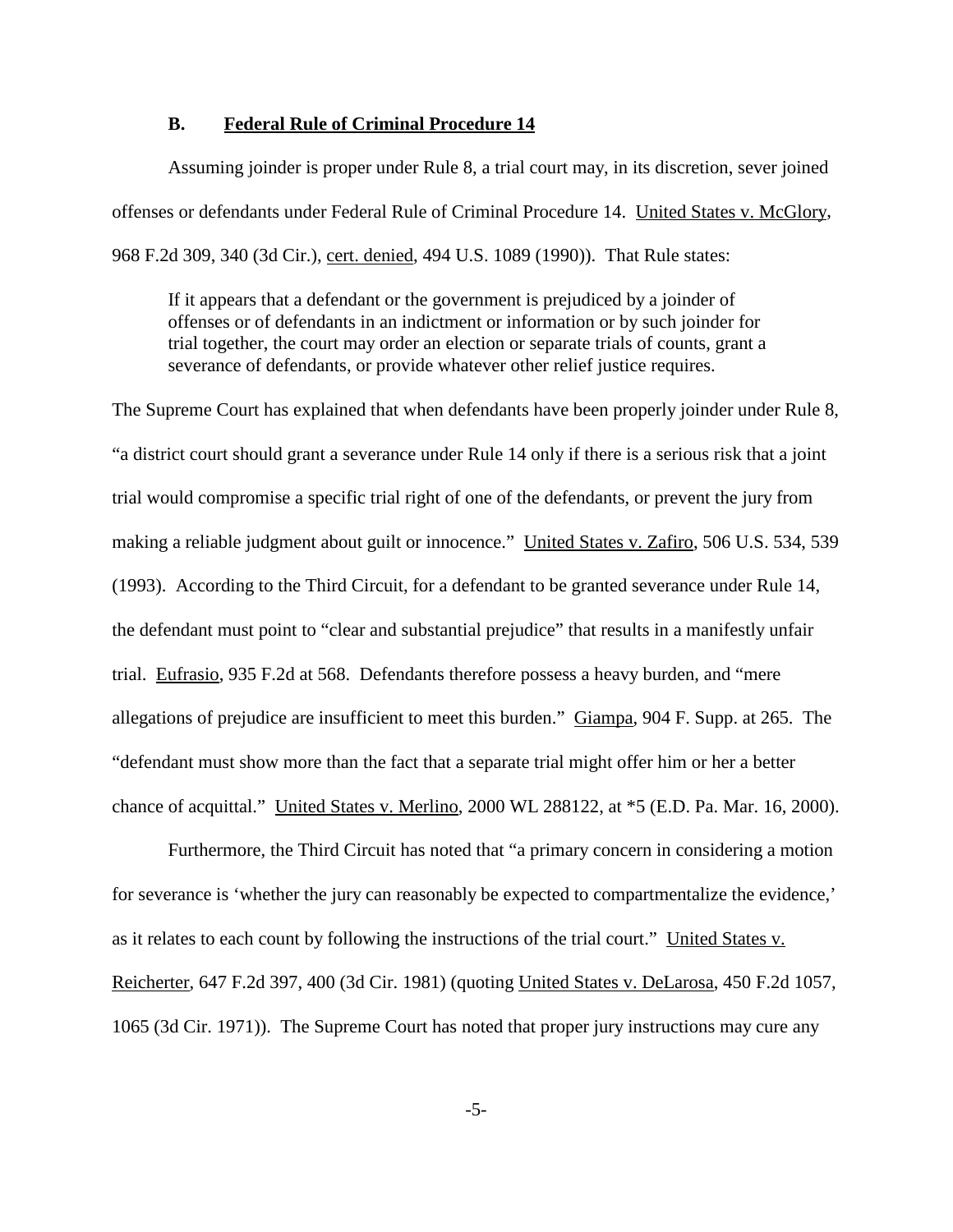risk for prejudice resulting from joinder of offenses and defendants. Zafiro, 506 U.S. at 540.<sup>2</sup> See also United States v. Kemp, 2004 WL 2757867, at \*4-5 (E.D. Pa. December 2, 2004) (reviewing the standards for granting a motion to sever under the court's discretionary authority provided in Rule 14).

#### **III. Discussion**

#### **A. Defendant's Motion to Sever Under Federal Rule of Criminal Procedure 8**

# **1. "Same Offense" Definition in Sixth Amendment Context is Unrelated to Standard for Joinder under Rule 8**

Defendant first argues that this Court must hold that the offenses charged in Count I and those in Counts II-V are not "of the same or similar character" and are not "based on the same act or transaction or on two or more acts or transactions connected together or constituting parts of a common scheme or plan" under Rule 8 because this Court previously held that the conspiracy charge in Count I was not the "same offense" as the drug and firearm charges in Counts II-V under the Sixth Amendment. While creative, Defendant's argument ultimately lacks any basis in the either the text of Rule 8 or in the cases interpreting that Rule.

In its previous Memorandum and Order, this Court concluded that under the test used to determine if two charged offenses are the same in the Sixth Amendment right to counsel context,

<sup>&</sup>lt;sup>2</sup>In United States v. Rich, Judge Brody denied a defendant's request for severance pursuant to Rule 14, noting the role curative instructions play in proper denials of severance. 343 F. Supp. 2d 411, 414-15 (E.D. Pa. 2004). Rich cited United States v. Werner, in which the Second Circuit explained that the policy behind Rule 8(a) "necessarily recognizes the adverse effect on the defendant by a joinder of counts, but considers this to be outweighed by gains in trial economy when one of the criteria are met." 620 F.2d 922, 927-28 (2d Cir. 1980). That court further explained that "the mere fact that juries are apt to regard with a more jaundiced eye a person charged with two crimes than a person charged with one does not call for relief under Rule 14," although a trial court should be alert to such danger. 620 F.2d at 929.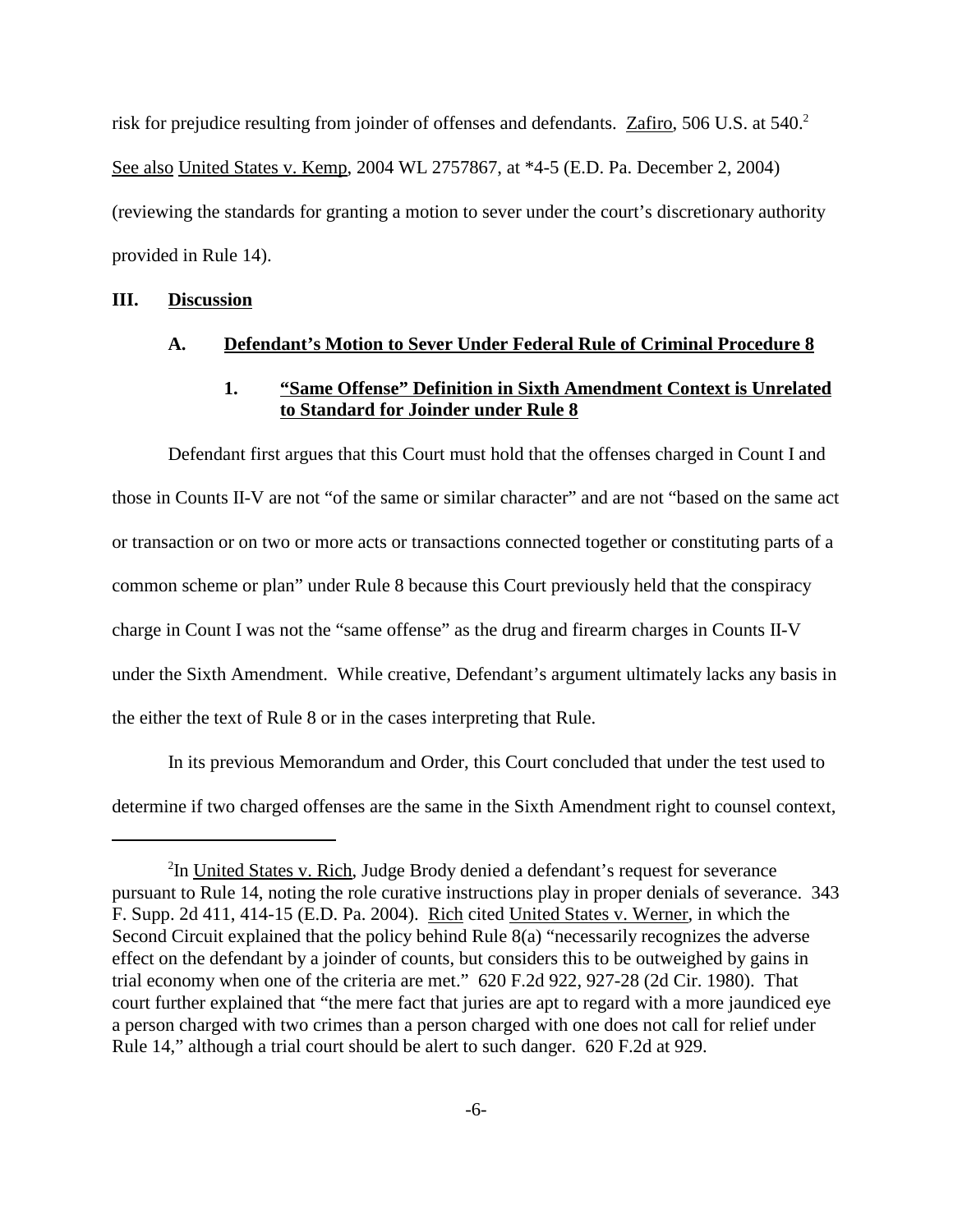the offense in Count I of Defendant's Indictment was not the same as those in Counts II-V. (Doc. 100). That definition of "same offense," incorporated from the double jeopardy context, asks if either offense requires proof of an element that the other does not. However, that standard is specifically used in the Sixth Amendment right to counsel and the double jeopardy contexts; the Defendant has not cited a single case, and the Court has not independently identified any cases, that rely on the definition of "same offense" in the Sixth Amendment context when determining if joinder of offenses is proper under Rule 8. Furthermore, the language of Rule 8 itself is far more permissive than the standard used in the right to counsel context. Rule 8 allows for offenses to be joined if they are merely of a similar character or are based on the same acts or transactions while the test used in the Sixth Amendment context requires the elements of the offenses to be nearly identical.

Thus the fact that the charged offenses are not the same for Sixth Amendment purposes does not indicate that the offenses are not similar or based on the same acts for joinder purposes. Contrary to Defendant's position, this Court's previous ruling on the right to counsel issue does not itself suggest that the joinder was improper.

#### **2. Joinder of Offenses in Defendant's Indictment is Proper Under Rule 8**

After examining the indictment and the supporting documents on the record, the Court also concludes that joinder was proper because the charged offenses in Defendant's indictment were sufficiently related under the permissive standards set forth in Rule 8, as described above. Recently, Judge Stengel upheld the joinder of several different charges because the charges all "stem from the same series of acts . . . ." United States v. Worman, 2008 WL 3984160, at \*2 (E.D. Pa. Aug. 28, 2008). Judge Stengel examined several factors in reaching his conclusion,

-7-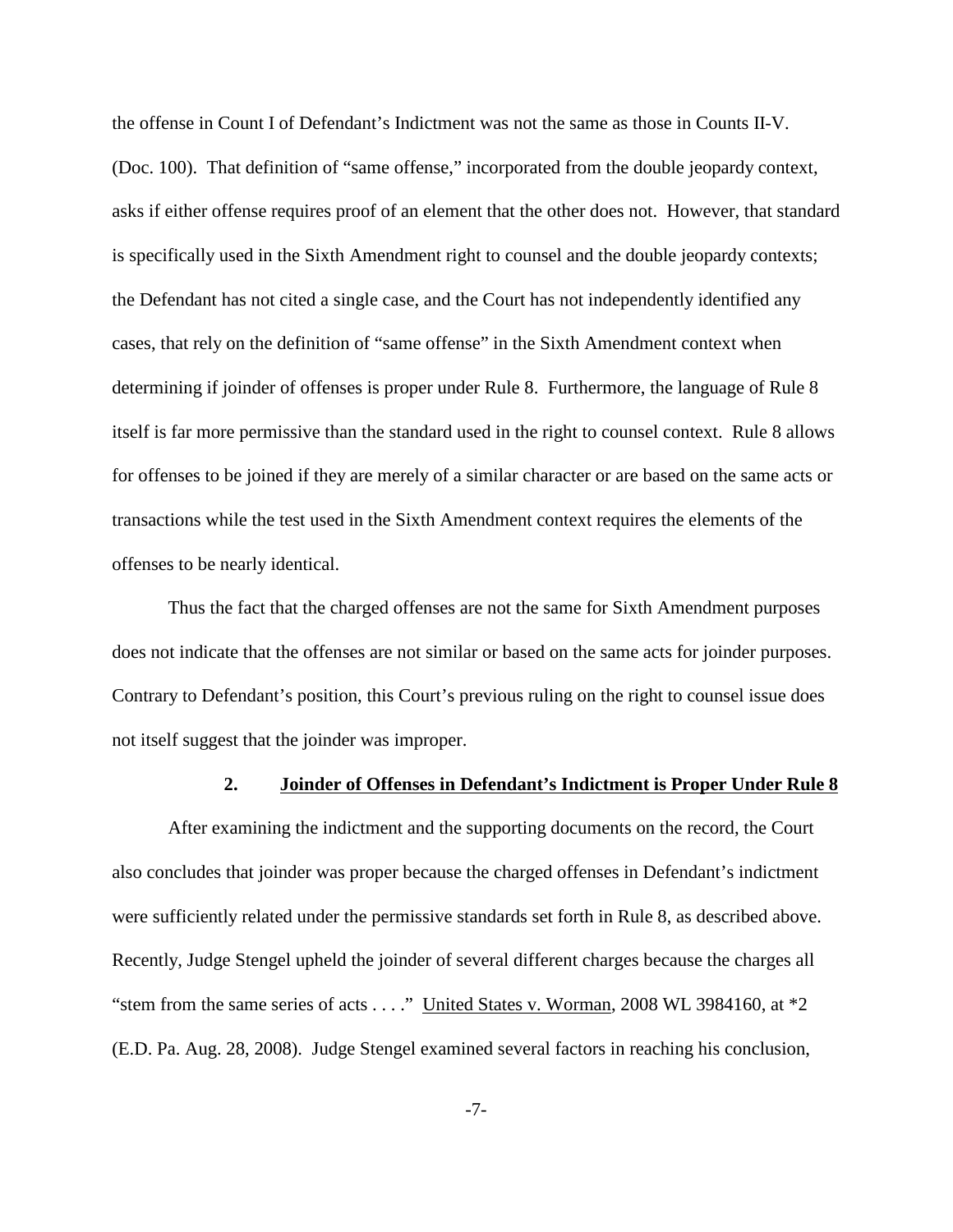including the overlapping time frame of the offenses, the overlapping evidence supporting each count, the straightforward nature of the case that would make it relatively easy for jurors to compartmentalize the evidence, and the admissibility of the evidence pertaining to each count in the trial of every other count under Federal Rules of Evidence 404(b) and 414. Id. at 2-3.

Notably, in United States v. Gorecki, the Third Circuit observed that several "[o]ther circuits have upheld the joinder of weapons and narcotics charges under Fed. R. Crim. P. 8(a)." 813 F.2d 40, 41 (3d Cir. 1987). Gorecki emphasized that since the firearm and narcotics-related evidence in question were found in the same location, at the same time and as a result of the same legal search, the issue of defendant's possession of both items was interrelated and joinder was appropriate. Id. In United States v. Brown, Judge Pratter granted a motion to sever firearm and narcotics offenses, explaining that the case was unlike those "where the indictment facially indicated some connection between temporally separate gun and drug offenses, such as a conspiracy or possession of a firearm in furtherance of a drug trafficking crime." 2008 WL 161146, at \*4 (E.D. Pa. Jan. 16, 2008); see also United States v. Plummer, 2007 WL 2973712, at \*5 (W.D. Pa. Oct. 10, 2007) (rejecting joinder of narcotics and firearms charges where the drugs and guns were not found in close physical proximity to allow an inference that the conduct was part of a common scheme).

Given these applications of Rule 8, joinder of the offenses was proper here. First, the offenses are temporally related, as the evidence regarding Defendant's involvement with Ms. Irizarry was obtained less than twenty-four hours before the evidence for the additional possession charges was obtained from the apartment. The offenses are further interrelated because the evidence pertaining to Defendant's relationship with Ms. Irizarry helped establish the

-8-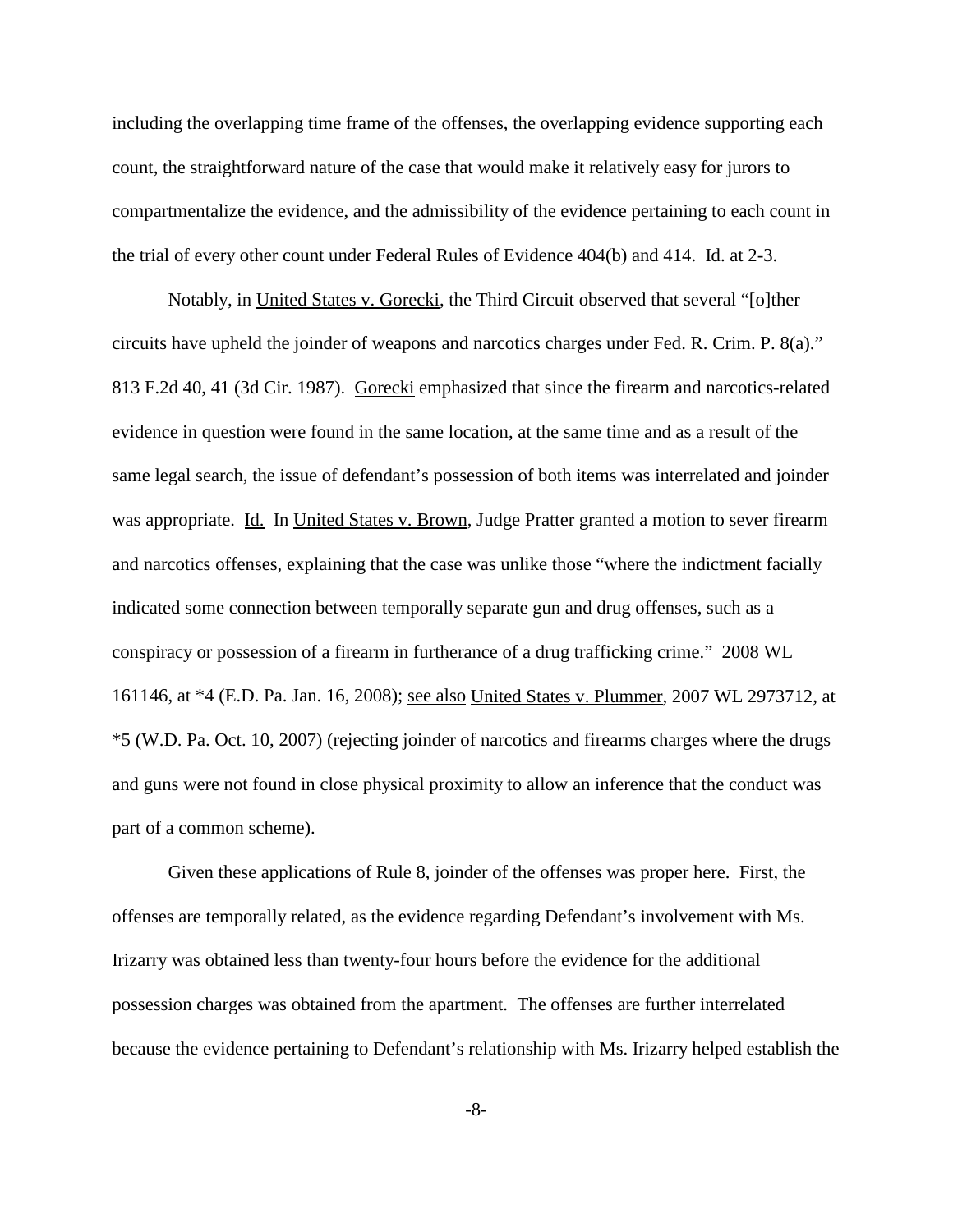probable cause to search the apartment, which ultimately provided the basis for the other charges. (See Doc. 79). In addition, one type of drug found in the apartment, heroin, was the same as the type of drug allegedly transported by Ms. Irizarry at the request of Defendant, providing another link between the two offenses. Even more, unlike in Brown, the firearm charge in Count III for possession of a firearm in furtherance of a drug trafficking crime, directly relates to the narcotics offenses, and the close physical proximity of the firearm to the narcotics, including the additional amounts of heroin, allows for an inference that the items were part of a common scheme.

Thus, evidence relating to Count I is factually relevant to the remaining Counts, and the trial of the aiding and abetting possession offense will likely rely on some of the same evidence as the trial of the other possession offenses. Furthermore, as in Worman, if separate trials were ordered, the government will likely be able to admit evidence of the other charged offenses under Federal Rule of Evidence 404(b) to prove "motive opportunity, intent, preparation, plan, knowledge, identity, or absence of mistake or accident." See Gorecki, 813 F.2d at 42-43 (noting the connection between guns and drugs makes it likely the evidence of each will be admissible under 404(b) to prove the other offense); United States v. Givan, 320 F.3d 452, 461 (3d Cir. 2003) (holding admission of prior drug conviction proper to show knoweledge and intent); Rich, 343 F. Supp. 2d at 415 (explaining that other charges in the same trial may be considered "other acts" for 404(b) purposes). Given the overlap of evidence, separate trials will necessarily be repetitive and wasteful.

Under these circumstances, the Court finds the required transactional nexus between the charged offenses to permit joinder. The indictment itself and the pretrial documents presented to the Court thus far sufficiently indicate that the offenses arose out of a common series of acts or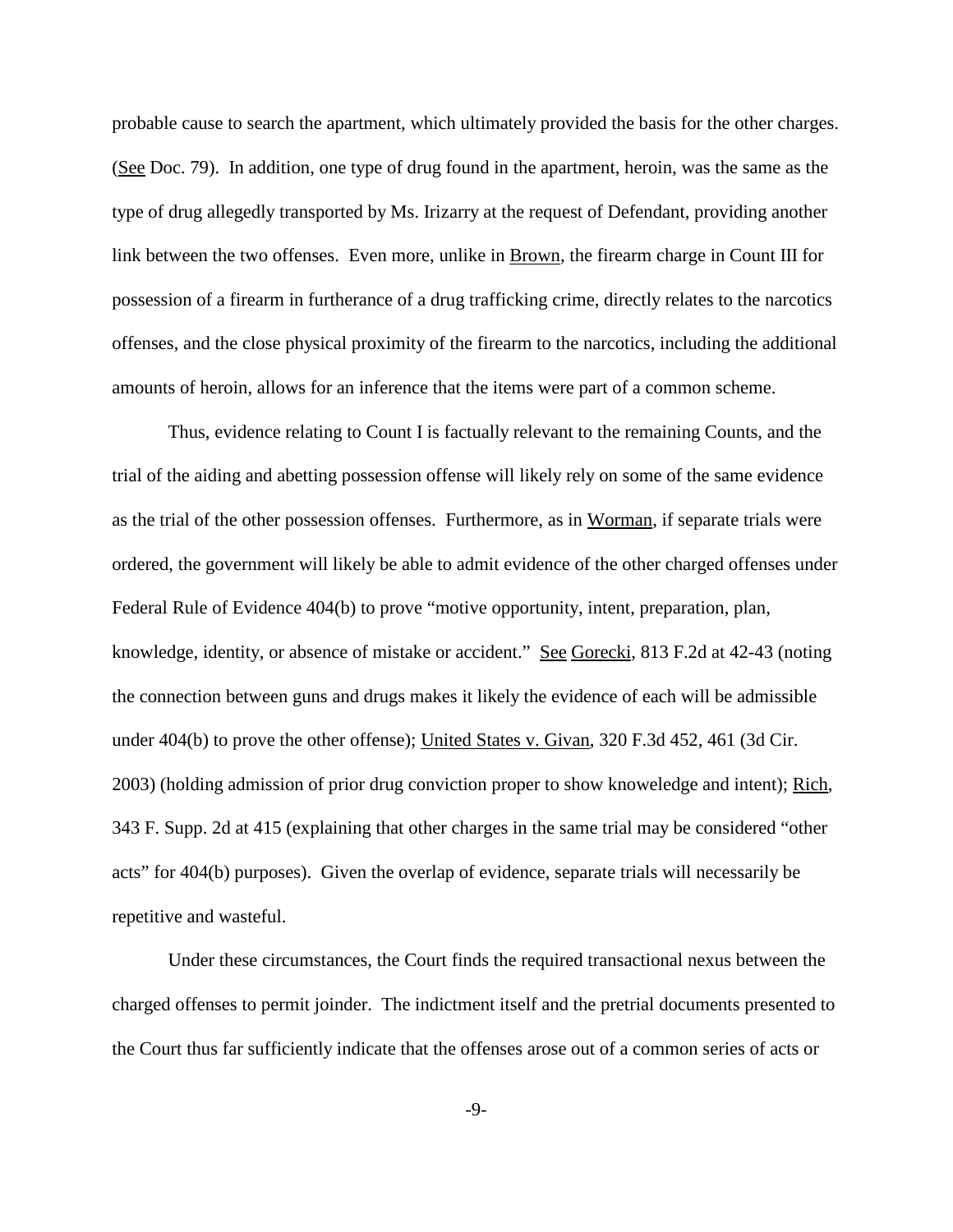transactions and are of the same or similar character. The purpose of Rule 8, to promote judicial efficiency and avoid duplicative trials for related offenses, will be served by permitting joinder here. Thus, Defendant's motion to sever under Rule 8 is denied.

#### **B. Defendant's Motion to Sever Under Federal Rule of Criminal Procedure 14**

Defendant contends, in the alternative, that this Court should exercise its discretion under Rule 14 to sever the offenses because a joint trial will prejudice the Defendant. Specifically, Defendant is concerned that the jury will improperly use evidence only admissible to prove some offenses–namely the statements made after defendant was arraigned on the first charge, which are inadmissible under the Sixth Amendment for the aiding and abetting charge–when considering Defendant's guilt or innocence in the other offenses. Defendant also argues that the jury will form an inaccurate opinion of Defendant's propensity to commit crime if evidence of all charged offenses is presented. According to Defendant, "[e]vidence concerning the commission of one incident involving drugs which is presented simultaneously with evidence concerning the commission of a separate, unrelated incident involving drugs as well as a gun will surely taint the jurors and rob them of their impartiality with respect to all of the crimes." (Def.'s Memo at 8).

While the Court recognizes the benefit to judicial economy in trying related offenses together, it is also keenly aware of the dangers of trying Defendant on all offenses in a single trial. However, jury instructions are a proper remedy where there is a risk of prejudice, Zafiro, 506 U.S. at 540, and Defendant has not shown that the present case is so complicated that a jury would be unable to follow proper curative instructions or appropriately compartmentalize the evidence, United States v. Reicherter, 647 F.2d at 400. Severance under Rule 14 is not required merely because a Defendant believes he is more likely to be acquitted if the trials are held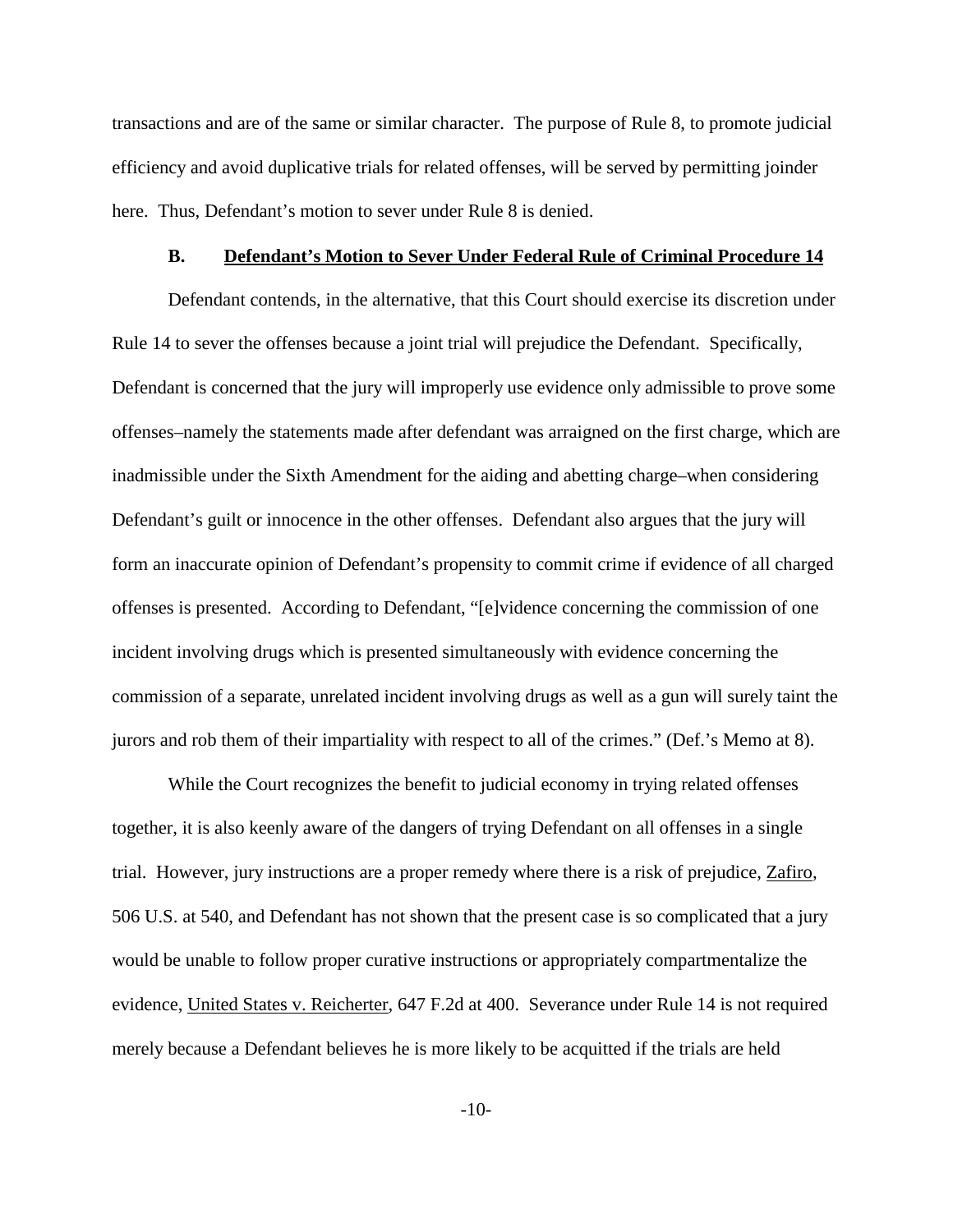separately, Merlino, 2000 WL 288122, at  $*5$ , or because a jury might view Defendant with a more "jaundiced eye" as a result of his being charged with multiple offenses, Werner, 620 F.2d at 929. Defendant has not demonstrated that there is a "serious risk that a joint trial . . . will prevent the jury from making a reliable judgment about guilt or innocence." Zafiro, 506 U.S. at 539.

As the Court noted above, the indictment and the evidence already on the record do not indicate that the events are wholly unrelated, as Defendant suggests, and because of the connection between the offenses, the evidence from one trial will not only be admissible and relevant, but also integral to the government's case in the other trial. Defendant has not met his heavy burden of demonstrating that he will suffer "substantial prejudice" resulting in a manifestly unfair trial to warrant separate trials for the charged offenses. See Giampa, 904 F. Supp. at 265; Eufrasio, 935 F.2d at 568. Thus, Defendant's motion for severance under Rule 14 is also denied. An appropriate order follows.